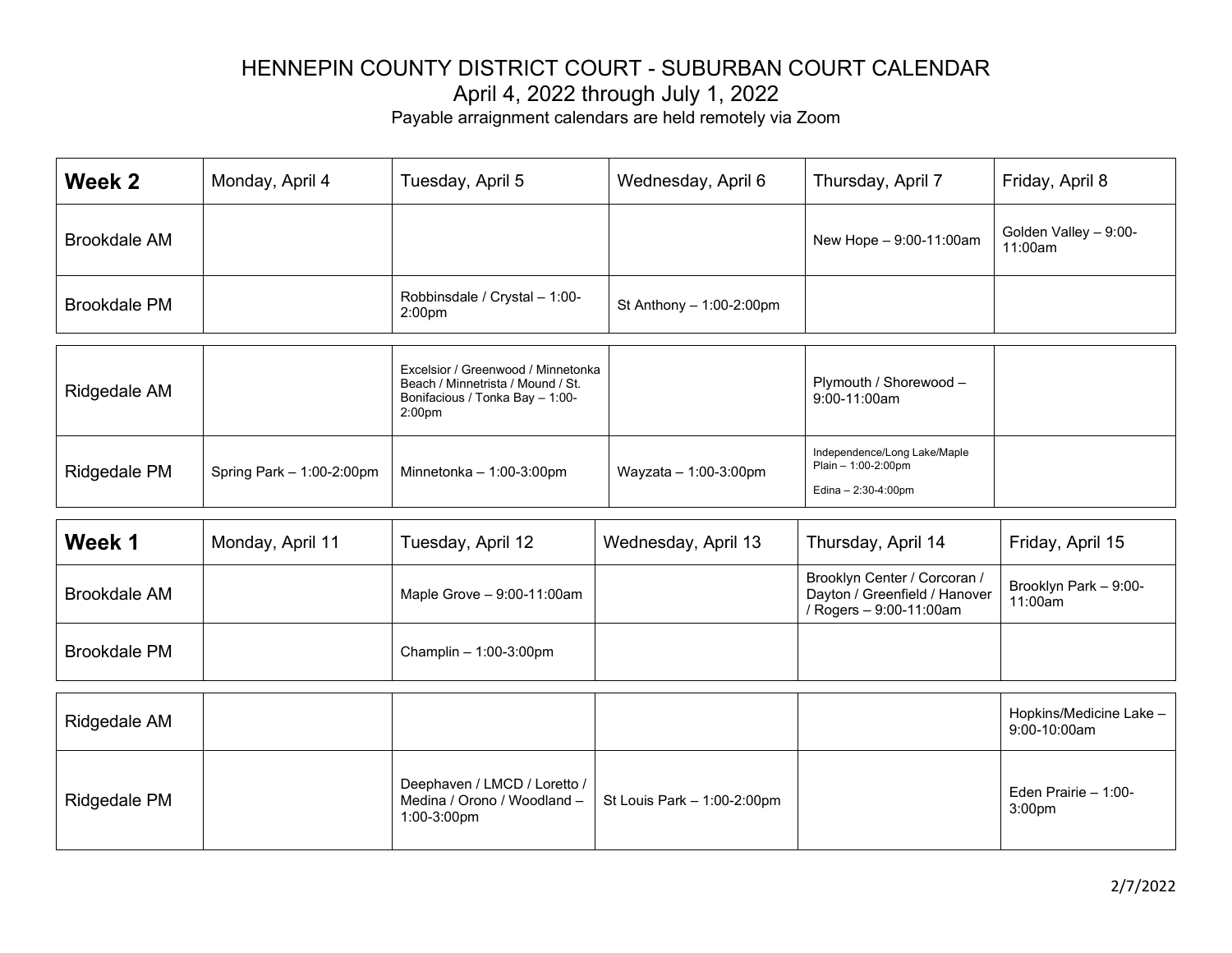| Week 2              | Monday, April 18 | Tuesday, April 19                                   | Wednesday, April 20 | Thursday, April 21       | Friday, April 22                 |
|---------------------|------------------|-----------------------------------------------------|---------------------|--------------------------|----------------------------------|
| <b>Brookdale AM</b> |                  | Osseo / Rockford - 10:00-<br>11:00am                |                     | New Hope - 9:00-11:00am  | Golden Valley - 9:00-<br>11:00am |
| <b>Brookdale PM</b> |                  | Robbinsdale / Crystal - 1:00-<br>3:30 <sub>pm</sub> |                     |                          |                                  |
|                     |                  |                                                     |                     | Plymouth / Shorewood -   |                                  |
| Ridgedale AM        |                  |                                                     |                     | $9:00-11:00am$           |                                  |
| Ridgedale PM        |                  | Minnetonka $-1:30-2:30$ pm                          |                     | Edina $- 2:30 - 4:00$ pm |                                  |

| Week 1              | Monday, April 25 | Tuesday, April 26            | Wednesday, April 27         | Thursday, April 28                                                                           | Friday, April 29               |
|---------------------|------------------|------------------------------|-----------------------------|----------------------------------------------------------------------------------------------|--------------------------------|
| <b>Brookdale AM</b> |                  | Maple Grove $-9:00-11:00$ am |                             | Brooklyn Center / Corcoran<br>/ Dayton / Greenfield /<br>Hanover / Rogers - 9:00-<br>11:00am | NO PAYABLE<br><b>CALENDARS</b> |
| <b>Brookdale PM</b> |                  | Champlin $-1:00-3:00$ pm     |                             |                                                                                              | NO PAYABLE<br><b>CALENDARS</b> |
|                     |                  |                              |                             |                                                                                              |                                |
| Ridgedale AM        |                  |                              |                             |                                                                                              | NO PAYABLE<br><b>CALENDARS</b> |
| Ridgedale PM        |                  |                              | St Louis Park - 1:00-2:00pm |                                                                                              | NO PAYABLE<br><b>CALENDARS</b> |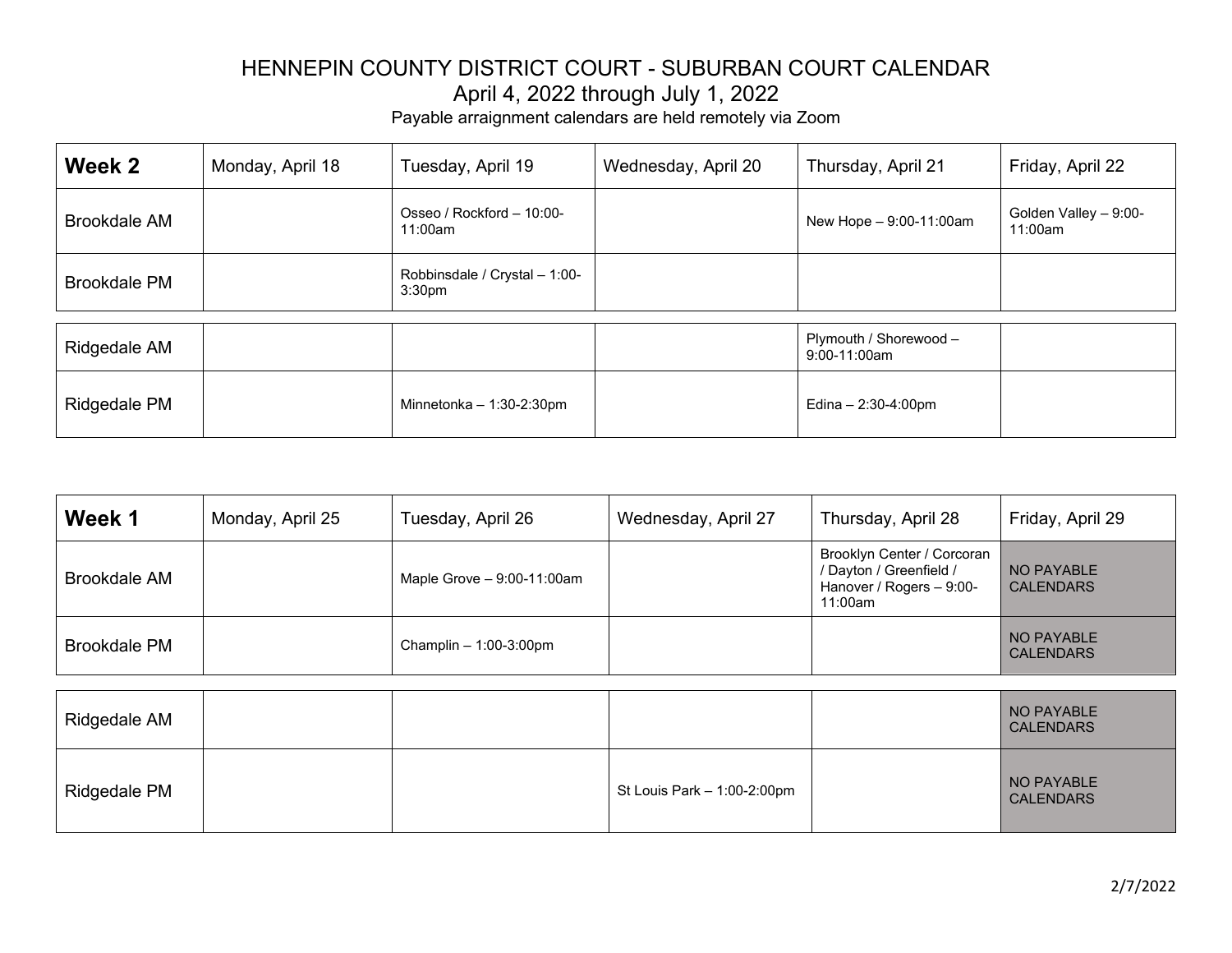| Week 2              | Monday, May 2 | Tuesday, May 3                                      | Wednesday, May 4           | Thursday, May 5           | Friday, May 6                    |
|---------------------|---------------|-----------------------------------------------------|----------------------------|---------------------------|----------------------------------|
| <b>Brookdale AM</b> |               |                                                     |                            | New Hope $-9:00-11:00$ am | Golden Valley - 9:00-<br>11:00am |
| <b>Brookdale PM</b> |               | Robbinsdale / Crystal - 1:00-<br>2:00 <sub>pm</sub> | St Anthony $-1:00-2:00$ pm |                           |                                  |

| Ridgedale AM |                             | Excelsior / Greenwood / Minnetonka  <br>Beach / Minnetrista / Mound / St.<br>Bonifacius / Tonka Bay - 9:00-<br>11:00am |                         | Plymouth / Shorewood -<br>9:00-11:00am |  |
|--------------|-----------------------------|------------------------------------------------------------------------------------------------------------------------|-------------------------|----------------------------------------|--|
| Ridgedale PM | Spring Park $-1:00-2:00$ pm | Minnetonka $-1:00-2:30$ pm                                                                                             | Wayzata $-1:00-3:00$ pm | Edina - 2:30-4:00pm                    |  |

| Week 1              | Monday, May 9 | Tuesday, May 10                                                            | Wednesday, May 11           | Thursday, May 12                                                                             | Friday, May 13                              |
|---------------------|---------------|----------------------------------------------------------------------------|-----------------------------|----------------------------------------------------------------------------------------------|---------------------------------------------|
| <b>Brookdale AM</b> |               | Maple Grove - 9:00-11:00am                                                 |                             | Brooklyn Center / Corcoran /<br>Dayton / Greenfield /<br>Hanover / Rogers - 9:00-<br>11:00am | Brooklyn Park - 9:00-<br>11:00am            |
| <b>Brookdale PM</b> |               | Champlin $-1:00-3:00$ pm                                                   |                             |                                                                                              |                                             |
|                     |               |                                                                            |                             |                                                                                              |                                             |
| Ridgedale AM        |               |                                                                            |                             |                                                                                              | Hopkins / Medicine Lake -<br>9:00-10:00am   |
| Ridgedale PM        |               | Deephaven / LMCD / Loretto /<br>Medina / Orono / Woodland -<br>1:00-3:00pm | St Louis Park - 1:00-2:00pm | Independence / Long Lake /<br>Maple Plain $-1:00-2:00$ pm                                    | Eden Prairie $-1:00-$<br>3:00 <sub>pm</sub> |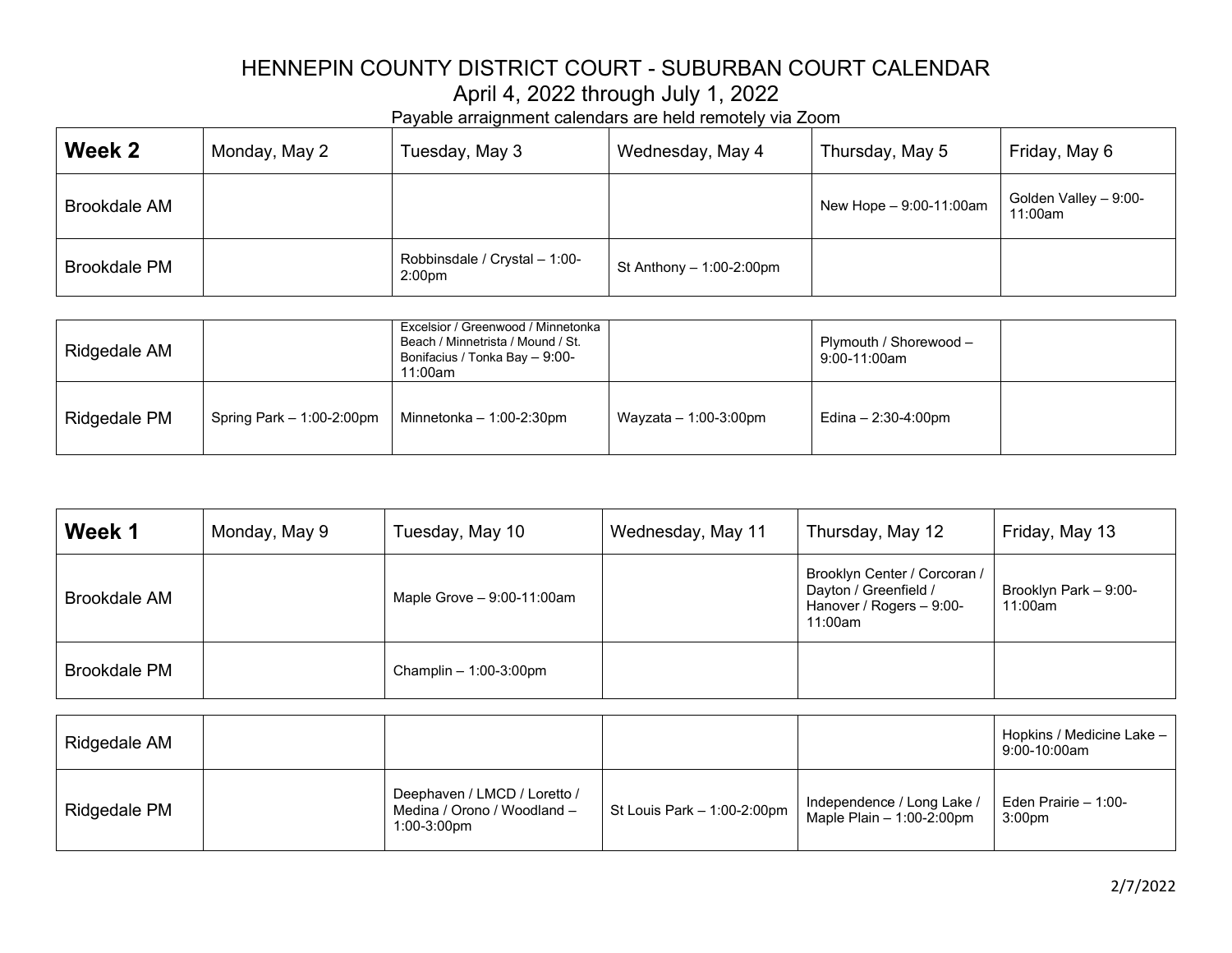| Week 2              | Monday, May 16 | Tuesday, May 17                                     | Wednesday, May 18 | Thursday, May 19       | Friday, May 20                   |
|---------------------|----------------|-----------------------------------------------------|-------------------|------------------------|----------------------------------|
| <b>Brookdale AM</b> |                | Osseo / Rockford - 10:00-<br>11:00am                |                   |                        | Golden Valley - 9:00-<br>11:00am |
| <b>Brookdale PM</b> |                | Robbinsdale / Crystal - 1:00-<br>2:00 <sub>pm</sub> |                   |                        |                                  |
|                     |                |                                                     |                   | Plymouth / Shorewood - |                                  |
| Ridgedale AM        |                |                                                     |                   | 9:00-11:00am           |                                  |
| Ridgedale PM        |                | Minnetonka $-1:30-2:30$ pm                          |                   | Edina - 2:30-4:00pm    |                                  |

| Week 1              | Monday, May 23 | Tuesday, May 24              | Wednesday, May 25 | Thursday, May 26                                                                             | Friday, May 27                   |
|---------------------|----------------|------------------------------|-------------------|----------------------------------------------------------------------------------------------|----------------------------------|
| <b>Brookdale AM</b> |                | Maple Grove $-9:00-11:00$ am |                   | Brooklyn Center / Corcoran<br>/ Dayton / Greenfield /<br>Hanover / Rogers - 9:00-<br>11:00am | Brooklyn Park - 9:00-<br>11:00am |
| <b>Brookdale PM</b> |                | Champlin $-1:00-3:00$ pm     |                   |                                                                                              |                                  |

| Ridgedale AM        |  |                             |                                            |
|---------------------|--|-----------------------------|--------------------------------------------|
| <b>Ridgedale PM</b> |  | St Louis Park - 1:00-2:00pm | Eden Prairie - 1:00-<br>3:00 <sub>pm</sub> |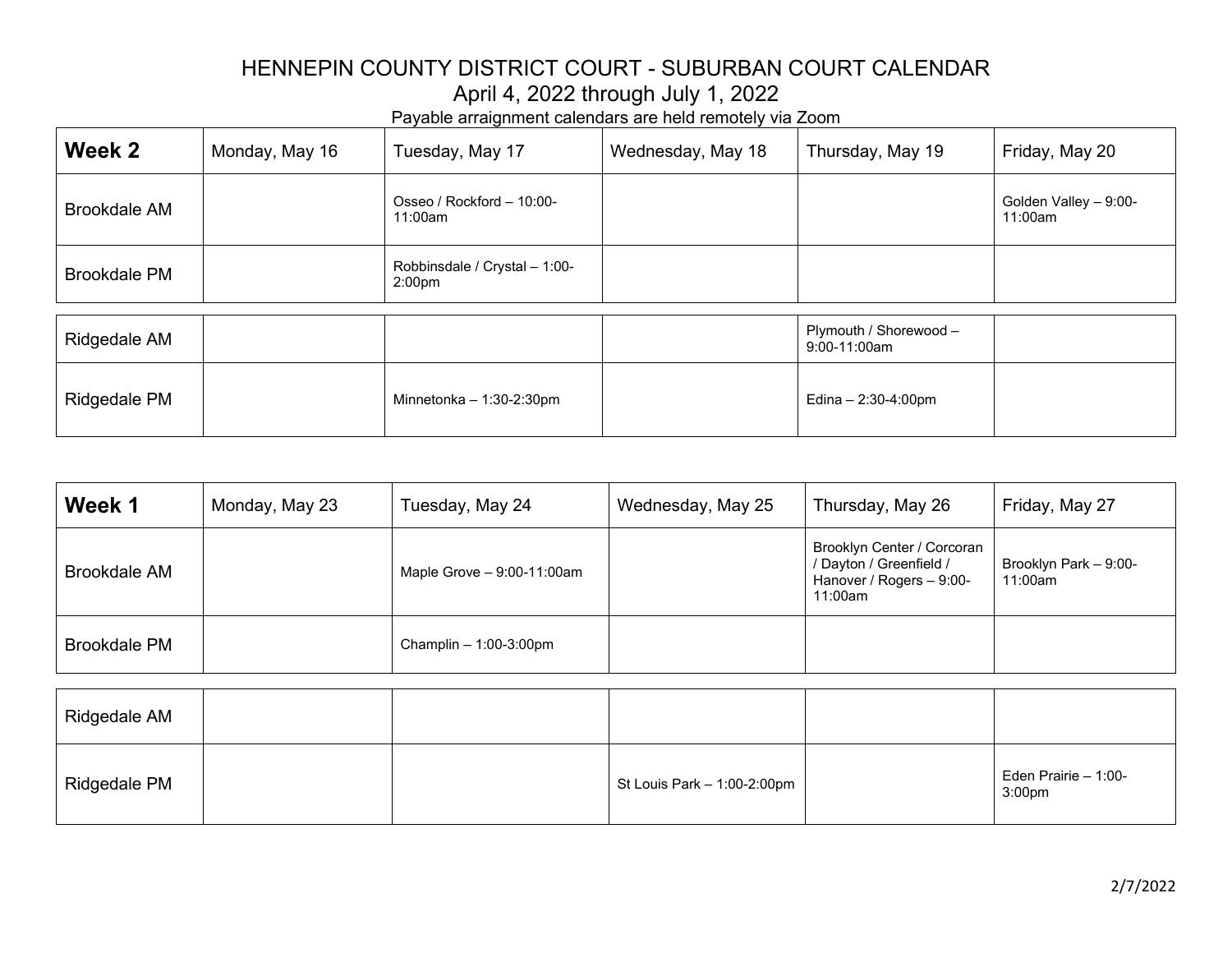| Week 2              | Monday, May 30 | Tuesday, May 31                                     | Wednesday, June 1          | Thursday, June 2                         | Friday, June 3                   |
|---------------------|----------------|-----------------------------------------------------|----------------------------|------------------------------------------|----------------------------------|
| <b>Brookdale AM</b> | <b>HOLIDAY</b> |                                                     |                            | New Hope - 9:00-11:00am                  | Golden Valley - 9:00-<br>11:00am |
| <b>Brookdale PM</b> | <b>HOLIDAY</b> | Robbinsdale / Crystal - 1:00-<br>2:00 <sub>pm</sub> | St Anthony $-1:00-2:00$ pm |                                          |                                  |
| Ridgedale AM        | <b>HOLIDAY</b> |                                                     |                            | Plymouth / Shorewood -<br>$9:00-11:00am$ |                                  |
|                     |                |                                                     |                            |                                          |                                  |
| Ridgedale PM        | <b>HOLIDAY</b> | Minnetonka $-1:30-2:30$ pm                          | Wayzata $-1:00-3:00$ pm    | Edina $- 2:30 - 4:00 \text{pm}$          |                                  |

| Week 1       | Monday, June 6 | Tuesday, June 7              | Wednesday, June 8 | Thursday, June 9                                                                             | Friday, June 10                  |
|--------------|----------------|------------------------------|-------------------|----------------------------------------------------------------------------------------------|----------------------------------|
| Brookdale AM |                | Maple Grove $-9:00-11:00$ am |                   | Brooklyn Center / Corcoran<br>/ Dayton / Greenfield /<br>Hanover / Rogers - 9:00-<br>11:00am | Brooklyn Park - 9:00-<br>11:00am |
| Brookdale PM |                | Champlin $-1:00-3:00$ pm     |                   |                                                                                              |                                  |

| Ridgedale AM | Excelsior / Greenwood / Minnetonka  <br>Beach / Minnetrista / Mound / St.<br>Bonifacius / Tonka Bay - 9:00-<br>11:00am |                             |                                                                           |                                             |
|--------------|------------------------------------------------------------------------------------------------------------------------|-----------------------------|---------------------------------------------------------------------------|---------------------------------------------|
| Ridgedale PM | Deephaven / LMCD / Loretto /<br>Medina / Orono / Woodland -<br>1:00-3:00pm                                             | St Louis Park - 1:00-2:00pm | Independence / Long Lake<br>/ Maple Plain $- 1:00-$<br>2:00 <sub>pm</sub> | Eden Prairie $-1:00-$<br>3:00 <sub>pm</sub> |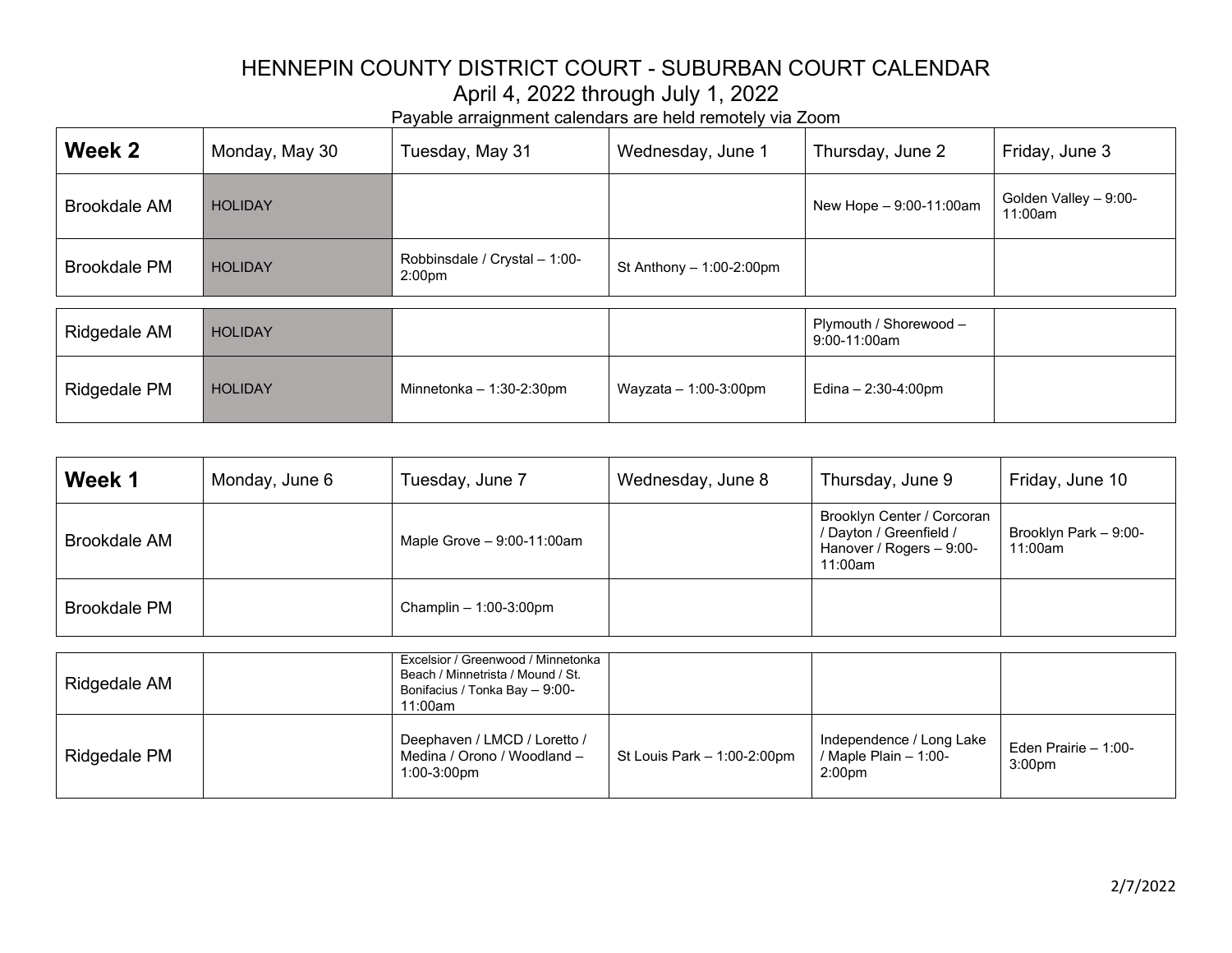| Week 2              | Monday, June 13 | Tuesday, June 14                                    | Wednesday, June 15 | Thursday, June 16         | Friday, June 17                  |
|---------------------|-----------------|-----------------------------------------------------|--------------------|---------------------------|----------------------------------|
| <b>Brookdale AM</b> |                 | Osseo / Rockford - 10:00-<br>11:00am                |                    | New Hope $-9:00-11:00$ am | Golden Valley - 9:00-<br>11:00am |
| <b>Brookdale PM</b> |                 | Robbinsdale / Crystal - 1:00-<br>2:00 <sub>pm</sub> |                    |                           |                                  |

| Ridgedale AM |                             |                            | Plymouth / Shorewood -<br>9:00-11:00am | Hopkins/Medicine Lake –<br>9:00-10:00am |
|--------------|-----------------------------|----------------------------|----------------------------------------|-----------------------------------------|
| Ridgedale PM | Spring Park $-1:00-2:00$ pm | Minnetonka $-1:30-2:30$ pm | Edina – 2:30-4:00pm                    |                                         |

| Week 1              | Monday, June 20 | Tuesday, June 21             | Wednesday, June 22 | Thursday, June 23 | Friday, June 24                  |
|---------------------|-----------------|------------------------------|--------------------|-------------------|----------------------------------|
| <b>Brookdale AM</b> |                 | Maple Grove $-9:00-11:00$ am |                    |                   | Brooklyn Park - 9:00-<br>11:00am |
| <b>Brookdale PM</b> |                 | Champlin $-1:00-3:00$ pm     |                    |                   |                                  |

| Ridgedale AM        |  |                               |                                            |
|---------------------|--|-------------------------------|--------------------------------------------|
| <b>Ridgedale PM</b> |  | St Louis Park $-1:00-2:00$ pm | Eden Prairie - 1:00-<br>3:00 <sub>pm</sub> |